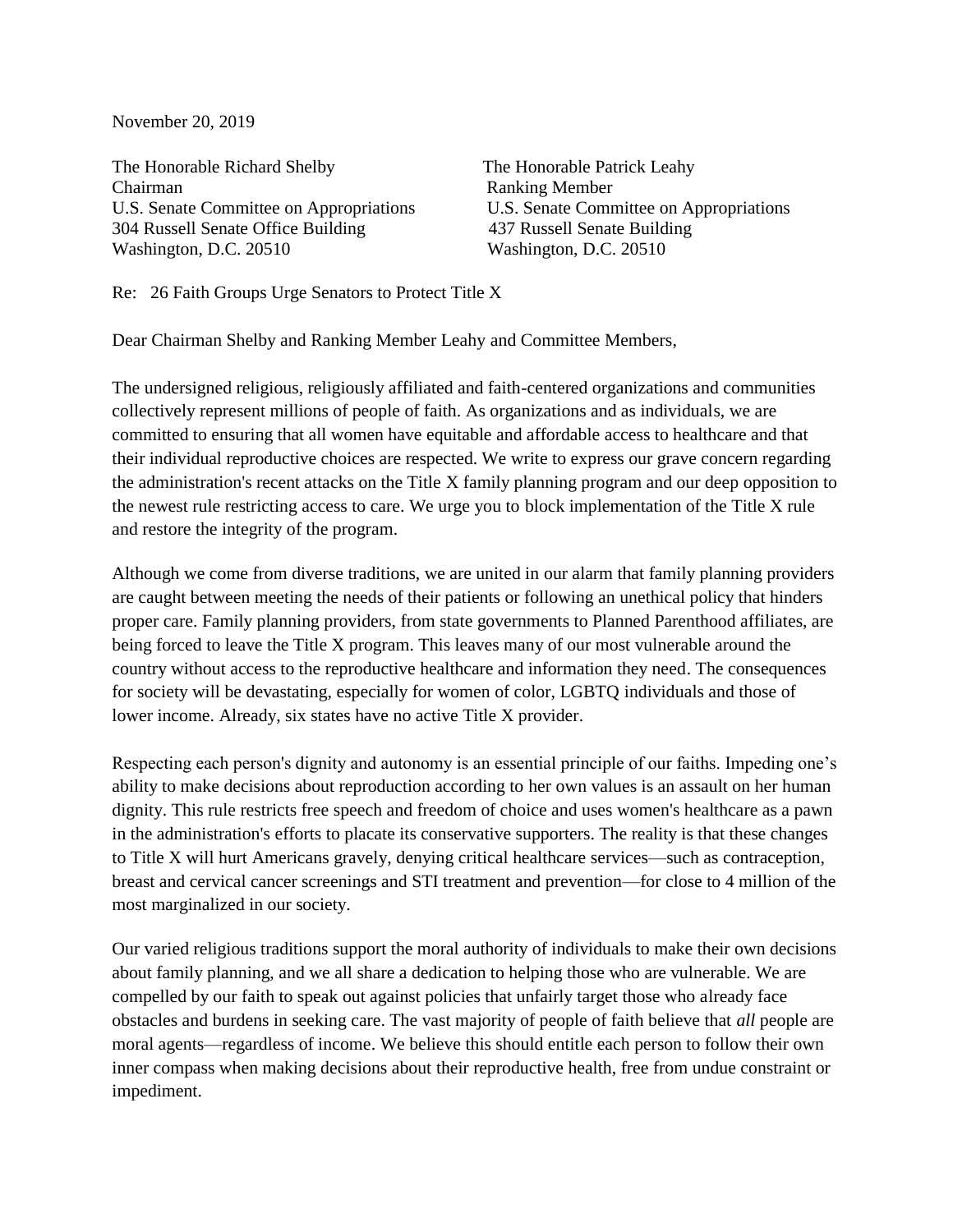Additionally, the rule flies in the face of many American values, including unencumbered access to accurate information and freedom from the moral judgment of others regardless of socioeconomic status. This regulation will all but destroy a program that has helped millions of people across the United States for almost 50 years and pave the way for untested, unproven organizations—hostile to providing women with the full range of information and services—to profit by offering less information and fewer options. Religious leaders and many in our communities have a long history of supporting women regardless of their personal family planning choices. Both before and since the *Roe v Wade* decision, clergy have counseled women as they make decisions regarding pregnancy, and many people of faith have worked to ensure that comprehensive family planning services are accessible to all who need them.

As organizations and communities committed to the protection of religious freedom for every individual, we expect others to respect our sincerely held beliefs *and* believe it is wrong to impose our beliefs on others. We are deeply troubled by the Trump administration's deliberate misinterpretation of the foundational principle of religious liberty as that which protects only the expression of one narrow set of religious beliefs. We strongly believe, as people of faith, that it is wrong to allow a powerful minority to impose their beliefs on the rest of us. The religious freedom guaranteed by our Constitution encompasses both freedom of religion and the freedom from any one set of religious beliefs being encoded into public law.

As religious, religiously affiliated and faith-centered organizations and communities, we urge you as a member of Congress to protect Title X and block implementation of the unethical Title X rule while restoring the integrity of the program. As agents of the critical checks and balances in our system, we ask you to keep the executive branch, through the US Department of Health and Human Services, from undermining access to comprehensive healthcare and instead return to its mission of promoting the health and wellbeing of all Americans, including the most vulnerable and marginalized among us.

## Respectfully,

ALEPH: Alliance for Jewish Renewal Bend the Arc: Jewish Action Call to Action USA Catholics for Choice Habonim Dror North America Global Justice Institute Jewish Alliance for Law and Social Action Jewish Labor Committee Jewish Women International Keshet New Mexico Religious Coalition for Reproductive Rights